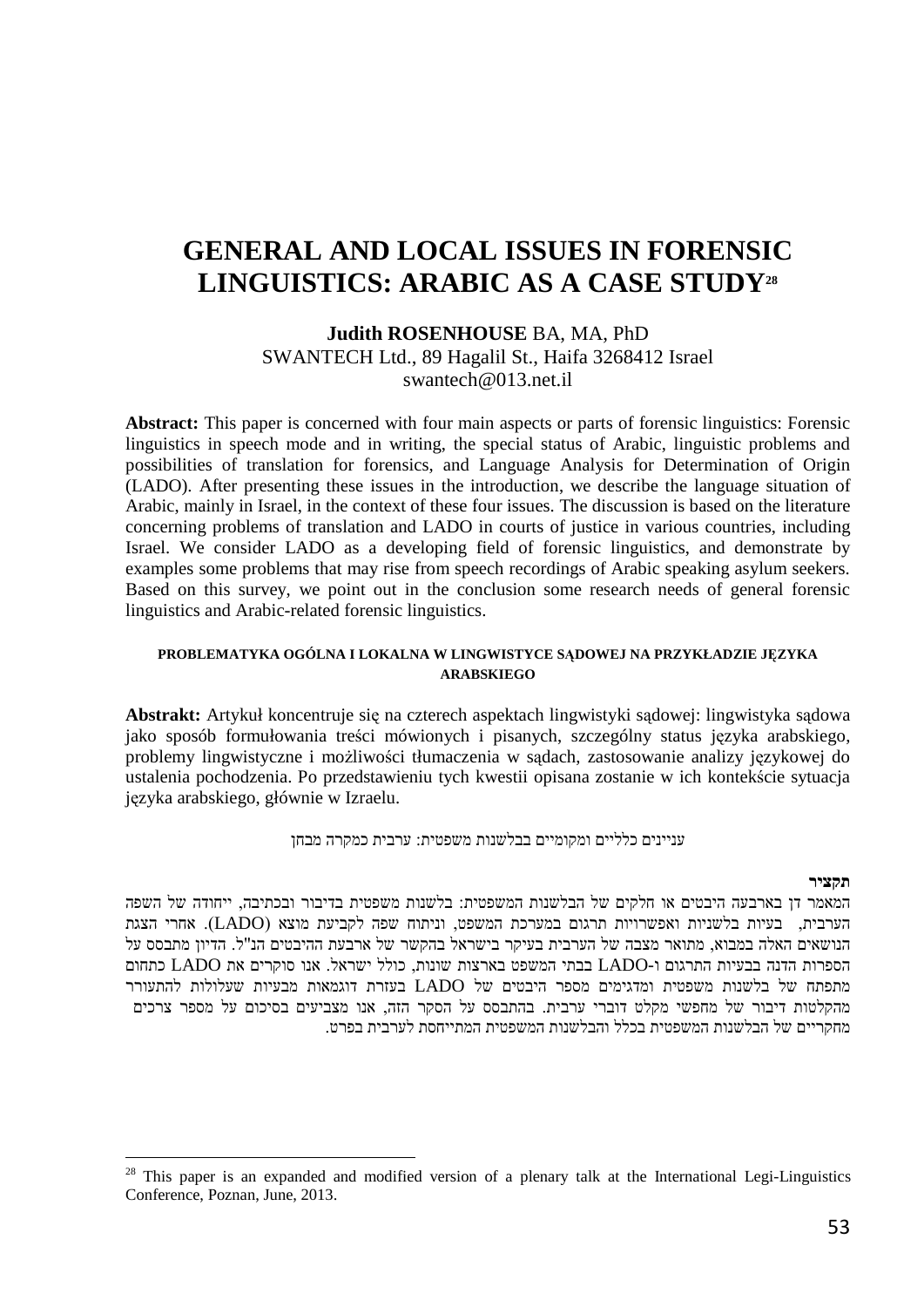## **Introduction Forensic linguistics**

Forensic sciences have been developing very much since the 20th century. They include many areas e.g.: anthropology, ballistics, chemistry, dentistry, drug and poison engineering, pathology, photography, psychology, spectrophotometry, etc., and in addition: forensic linguistics (Conklin et al. 2002). Forensic linguistics focuses on language in its interaction in the legal arena (e.g., O'Barr 1982). This involves authorship attribution, language in libel and defamation cases, analysis of legal documents, law texts, courtroom language and translation, etc. (Coulthard and Johnson 2007, Kniffka, 2007, Shuy 1993). Due to the continuous increase of ASs mostly since the 20th century (Zwaan et al. 2010) a relatively new sub-field of forensic linguistics analyzes ASs' speech and language.

In addition to the above classifications, we can study forensic linguistics by its two modes of application, speech and writing. These modes differ by material and goals: In speech, mainly phonetic aspects of recorded speech samples are examined for goals such as speaker recognition and verification in addition to grammar and lexicon. In written texts, the vocabulary, grammar, style, discourse structure, etc., are examined for goals such as author authentication, handwritten text confirmation (by an alleged author), ambiguities elucidation, etc. The differences between these two modes involve different analysis and work methods in these areas. One of the areas of forensic linguistics is translation at courts of law, which may involve translation of written texts or oral translation, i.e., interpretation.

## **A brief background survey of Arabic**

A survey of the literature on forensic linguistics reveals that it relates mainly to languages used in Europe, USA and Australia. Relatively less research examines forensic linguistics of Middle Eastern Semitic languages, such as Arabic, which is the dominant language of that region or Hebrew, which is dominant in Israel. We therefore aim here to contribute to forensic linguistics by focusing on Arabic in Israel.

Before embarking on the linguistic description, we should mention some general facts about Arabic. This is a Semitic language (Voigt 2009) with a long history and many dialects. Its original speakers have been spreading out from the Arabian Peninsula to the north, east and west since the 7th century (Behnstedt and Woidich 2005). In time the Arabs reached Turkey and Spain in Europe, and Iran, Kazakhstan, Afghanistan, Northern India and even Malaysia in Asia. Arabic is now dominant in the Middle East and North Africa (MENA). It is the 5th world language by number of speakers (Holes 2004), with above 260 million native speakers, and more for whom it is a 2nd/foreign language. Many native speakers of Arabic have been emigrating to Europe, the Americas and Australia since the end of the  $19<sup>th</sup>$  century, in constantly increasing numbers. These facts affect the whole world.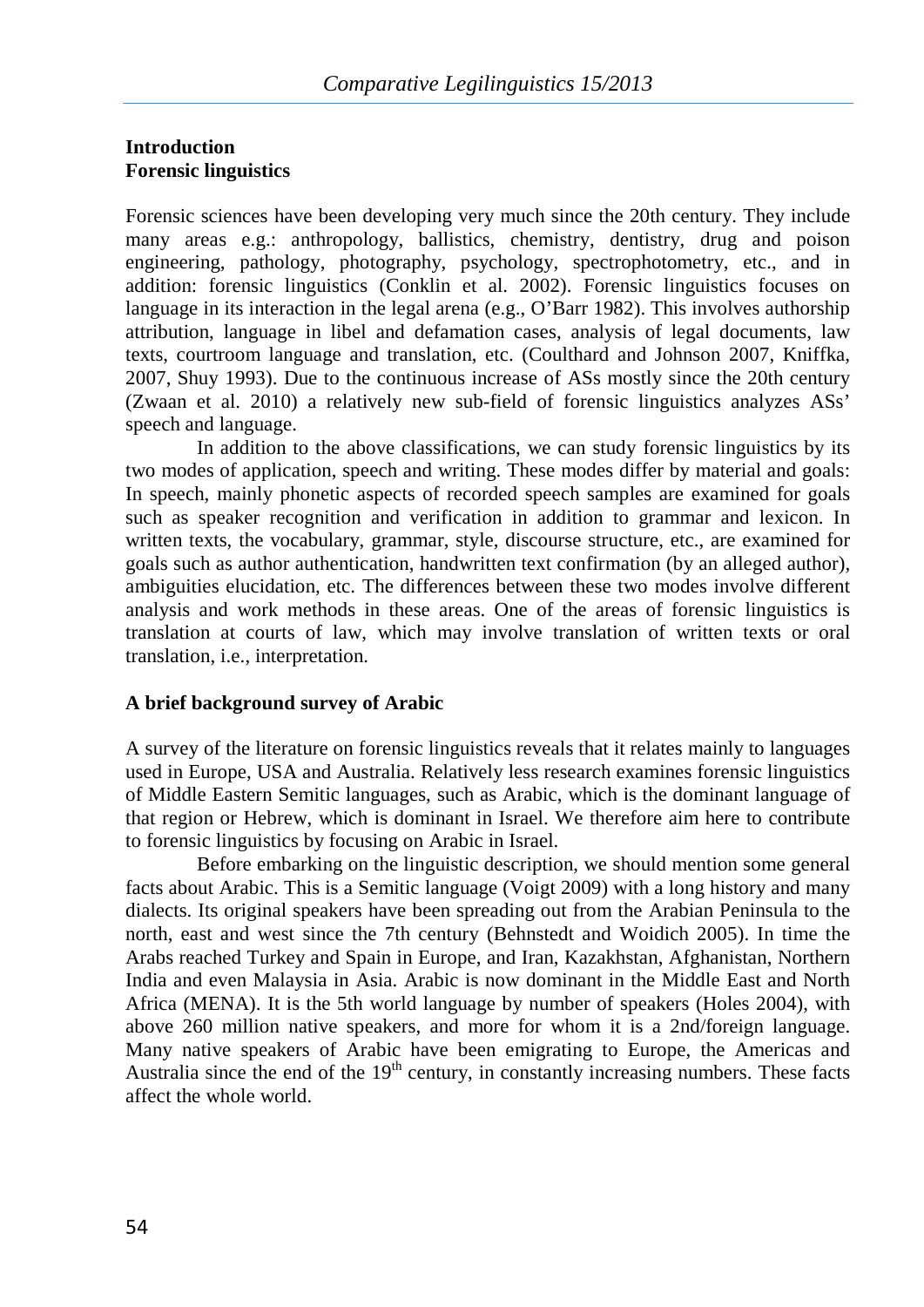The wide geographical spread and long history have created numerous Arabic dialects<sup>29</sup>. The spoken dialects vary between different regions of the MENA. Indeed, certain Arabic dialects (e.g., Maltese; Mifsud 2008) differ so much from one another that they could be considered different languages.

Arabic also has a Modern Standard Arabic (MSA) variety. It developed along the centuries since the Classical Arabic period (the  $8-9<sup>th</sup>$  centuries CE) and is its written variety. Since the Koran, the Muslim most important and prestigious document written in classical Arabic, its modern descendant (MSA) is also highly prestigious, even revered. MSA is conventionally considered as uniting the native speakers of the Arabic dialects which are not always mutually intelligible. Recent research has found, however, differences between MSA varieties in different Arabic countries (Ibrahim 2009). Most of the native speakers of Arabic still consider their language a single entity, referring to MSA, while dialects are usually considered inferior to MSA and unworthy of the term "language." MSA is, however, also spoken on various, mainly official occasions, which include religious preaching, lectures, news on the media, etc. For every-day matters, however, spoken colloquial dialects are used.

The current relations between MSA and the colloquial dialects are complex. Spoken dialects are the mother tongue (L1) of native speakers of Arabic (as in other languages). Dialects develop freely wherever their speakers live and communicate, yielding dialectal differences between different locations. MSA, on the other hand, is not a mother tongue: it is acquired by formal study (normally at school) and is thus limited to literate individuals. But since electronic media exist now all over the world, even illiterate people (and children) may be informally exposed to MSA and partly acquire it.

The dichotomy between formal/written and informal/spoken varieties in a single language community, found in many languages, was named Diglossia (Krumbacher, 1903, Marçais 1930, Ferguson 1959). It has been later realized that there is a gradation rather than dichotomy between MSA and the dialects<sup>30</sup> because MSA and CA have been affecting each other with the spread of literacy in the 20th century: CA dialects have absorbed some MSA elements, and MSA has been somewhat simplified on the way to modernization (compared to Classical Arabic) and now it may use also some CA vocabulary.

Five main general factors affect the development of CA dialects: Geography, Social status and demography, Religion, Gender, and Education (Kaye and Rosenhouse 1997, Behnstedt and Woidich 2005). CA dialects are geographically classified into Eastern vs. Western dialects (the center is in Egypt). These dialects are demographically classified into Sedentary (urban and rural) and Nomadic (Bedouin) dialects. Religion reflects communal distinctions, which are large in some places and small in others (Blanc 1964). Male-female language differences may distinguish speakers in a community (e.g., Rosenhouse 1998, Vicente 2009). Education is particularly relevant for Arabic diglossia and personal (demographic) differences (Al- Wer 2002). Arabic is now considered a mixed language (den Heijer 2012) since there is no clear boundary between MSA and

 $29$  In fact, even before the Muslims spread out from the Arabian Peninsula, Arabic dialects existed and were mainly categorized into Tamimi and Hijazi groups (Rabin 1951).

 $30$  CA dialects differ both among themselves and from MSA on all linguistic domains, though at various rates.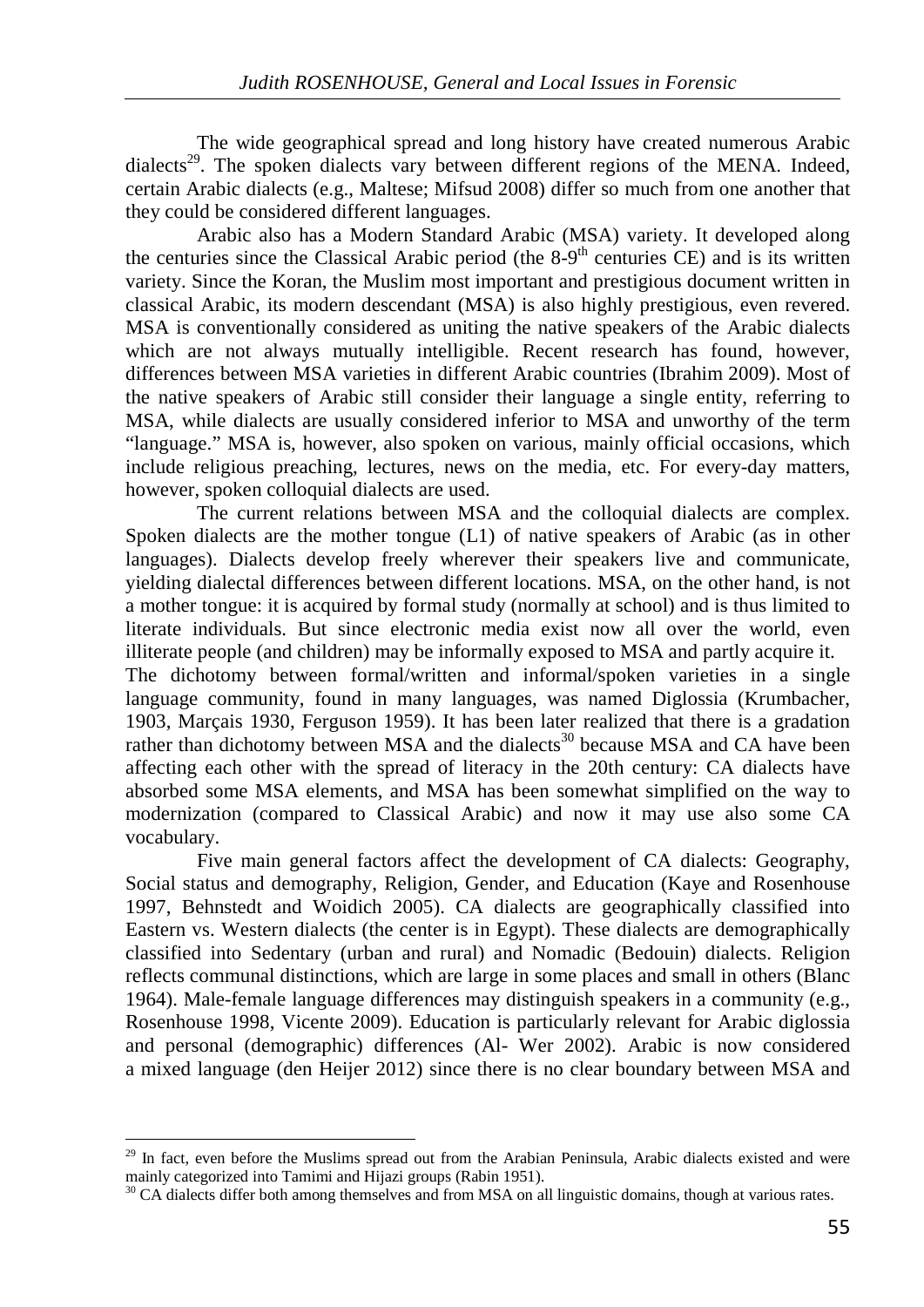CA any more, and its diglossia has apparently yielded similar results in both past and present.

## **The linguistic situation in Israel and MENA at present**

Although Arabic is the dominant language in the MENA, many other languages are spoken there, e.g.: Western and Eastern Aramaic in Lebanon, Syria and Iraq, Kurdish dialects in Iraq, parts of Syria and Turkey, Coptic and Nubian in Egypt, and Berber dialects in the North Africa. Native speakers of these languages have been living in the MENA for many centuries. Multilingualism in Israel is due to a different process of immigration. Speakers of more than 30 languages (Spolsky and Shohamy 1999, 3-4) immigrated to Israel, where the dominant language is Hebrew, another Semitic language. Native speakers of Arabic make about 20% of the population in Israel.

Many political and cultural changes occurred in the MENA during the 20th century due to strong Western influence, much technological progress, internal political changes and general globalization, among others (cf. Al-D≥ubaib 2001). As a result, many Arab immigrants and refugees immigrated to other Arabic-speaking and non-Arabic-speaking countries in the MENA and elsewhere. For example, more than two million Iraqi refugees emigrated from Iraq to other Middle Eastern and European countries after the war in Iraq in 2003. More recently, numerous Syrian refugees entered Turkey and Jordan due to the civil war in Syria. In their host countries, refugees form contacts with speakers of different Arabic dialects or other (local) languages. Contacts with such new language communities yield for them (as for other immigrants) new language processes, including erring, dysfluencies (hesitations), borrowing, code switching/mixing, linguistic accommodation, mother tongue attrition, etc. (cf. Behnstedt and Woidich 2011, 2012, Auer 1998, Auer and Wei 2007).

#### **Asylum Seekers' and immigrants' language problems in courts of law (translation and interpretation)**

Immigrants and ASs may face language problems when they have dealings with courts of law. When immigrants or  $\overline{ASs}$  – any non-native speaker – go to a court of law for whatever reason they may:

- (i) Not know the local language at all.
- (ii) Know the local language to some extent (partly).
- (iii) Know the local language well, but not like a native speaker.
- (iv) Know the local language so well that a native listener cannot note that they are not native speakers.
- (v) Know also additional dialect(s)/language(s) at various levels<sup>31</sup>.

Such problems follow from the fact that immigrants' and ASs' forensic cases often involve translation and LADO (Language Analysis for Determination of Origin). LADO assumes that ASs' speech reveals their original nationality. However, it may be difficult to define the L1 of an AS who is proficient in more than an L1 dialect or language.

 $31$  Unlike the common cases 1, 2, 3, 5, case 4 is rather rare and is not discussed here.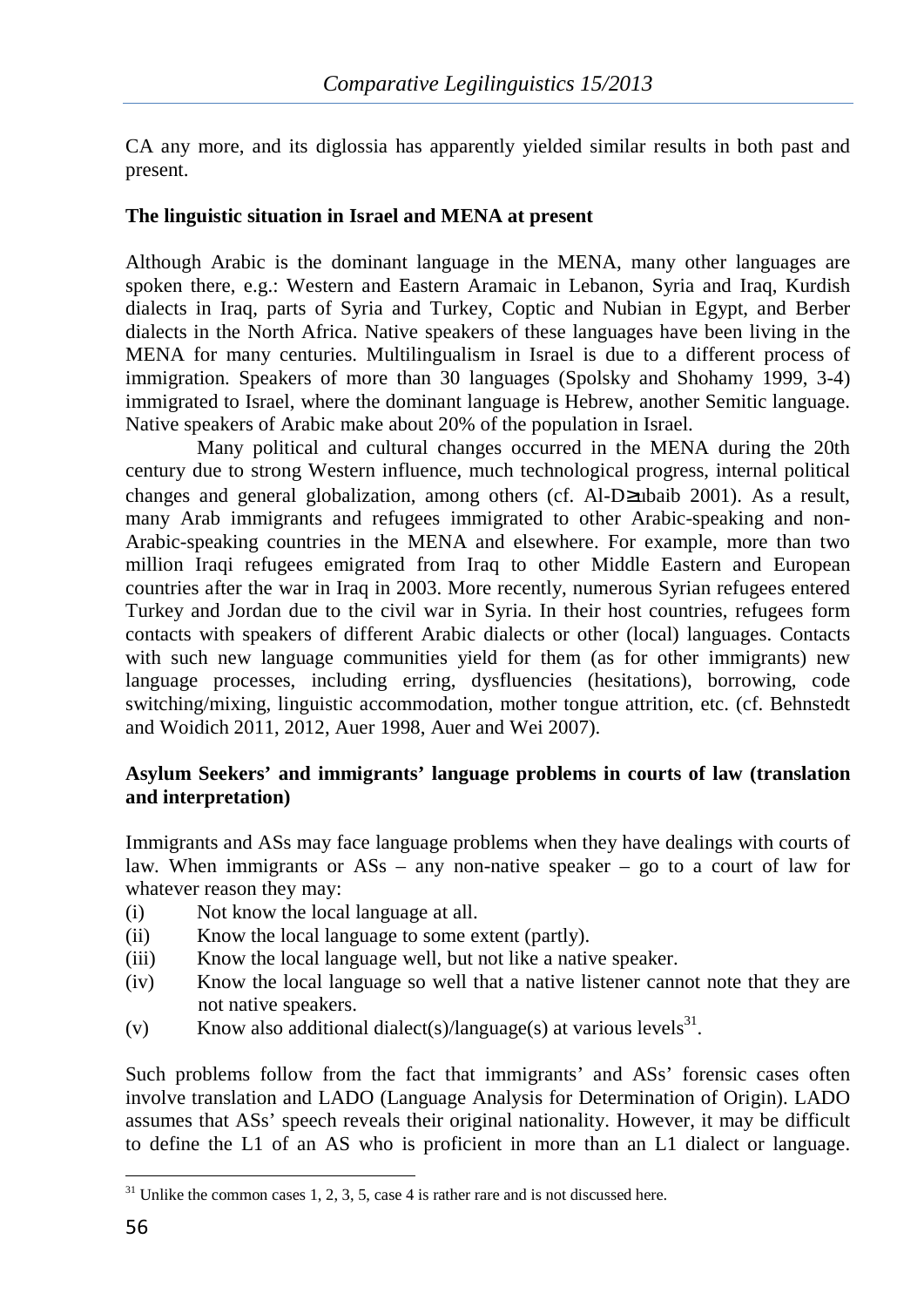Translation is often needed in court cases where ASs or immigrants are involved. Court translation is notorious for the problems it involves (Morris 1995). Moreover, a study of the situation in various countries is difficult because different situations and laws concerning translation at court exist in the different countries. For example, in certain states (e.g., UK, USA, Canada, Australia, Germany, the Netherlands), litigants who do not know the official State language are entitled (by law) to translation services at court. In certain countries the court is required to supply an interpreter for litigants; elsewhere the litigant has to employ interpreters and pay their fees. This latter situation may encumber litigants who are financially unable to hire a translator/interpreter and may hamper the possibility for them to gain full justice. In addition, even if the law proclaims the use of translation services at court, the application of this law varies in different counties. This problem has been noted in many publications (Schuster and Schlesinger 2007).

It has long been realized (in forensic and translation literature) that professional translation would help solve many problems that rise at court. The literature on this aspect also discusses problems related to translation needs and possibilities, referring to written translation and oral interpretation. These issues include translators' and interpreters' availability, qualification and skills, personal involvement, and understanding the implied sense of a spoken or a written text (cf. Lee 2011, Landau 1999).

Let us briefly discuss here translators'/interpreters' functions. For translators, understanding the implied sense of a written text involves "reading between the lines," analysis of grammatical and vocabulary use, noting orthographic and lexical errors, sociolinguistic considerations, etc. (cf. Lee 2011, Morris 1995, Schlesinger 1991, Landau 1999). Interpreters refer to simultaneous or consecutive speech. They speak "online" usually - whereas translators produce written work. The cognitive load in these two activities therefore differs greatly. But they also share issues of, e.g., availability and qualification. Not everywhere are there schools that train interpreters and translators, and not all schools prepare interpreters/ translators for work with all the languages needed at court. Thus, translators/interpreters are not always available for a specific case.

Interpreters'/translators' personal involvement is also discussed in the literature. Personal feelings and thoughts cannot always be avoided and may affect the resulting translation/interpretation in spite of interpreters'/translators' practiced disregard of emotions: interpreters may modify the litigant's utterances by adding or deleting words, phrases, gestures, pauses and hesitations. Understanding the implied sense of a spoken text is also reflected in interpreters' prosody (intonation, pauses, hesitations etc.), beyond vocabulary and grammar. Sometimes these modifications are misunderstood by the judge, and thus translation/interpretation may affect court processing and ruling.<sup>32</sup> Thus, translators and interpreters may not be entirely objective all the time, but translators have more time to (re-)consider their (written) output. Finally, Interpreters/translators cannot be entirely free from the influence of their employer's identity, i.e., the State or the litigant.

<sup>&</sup>lt;sup>32</sup> Experienced professional interpreters/translators can disregard emotional issues but this often involves delayed psychological effects on them, as has been noted in the literature, as well as in Prof. C. J. Driesen's personal communication during the conference in Poznan, June, 2013.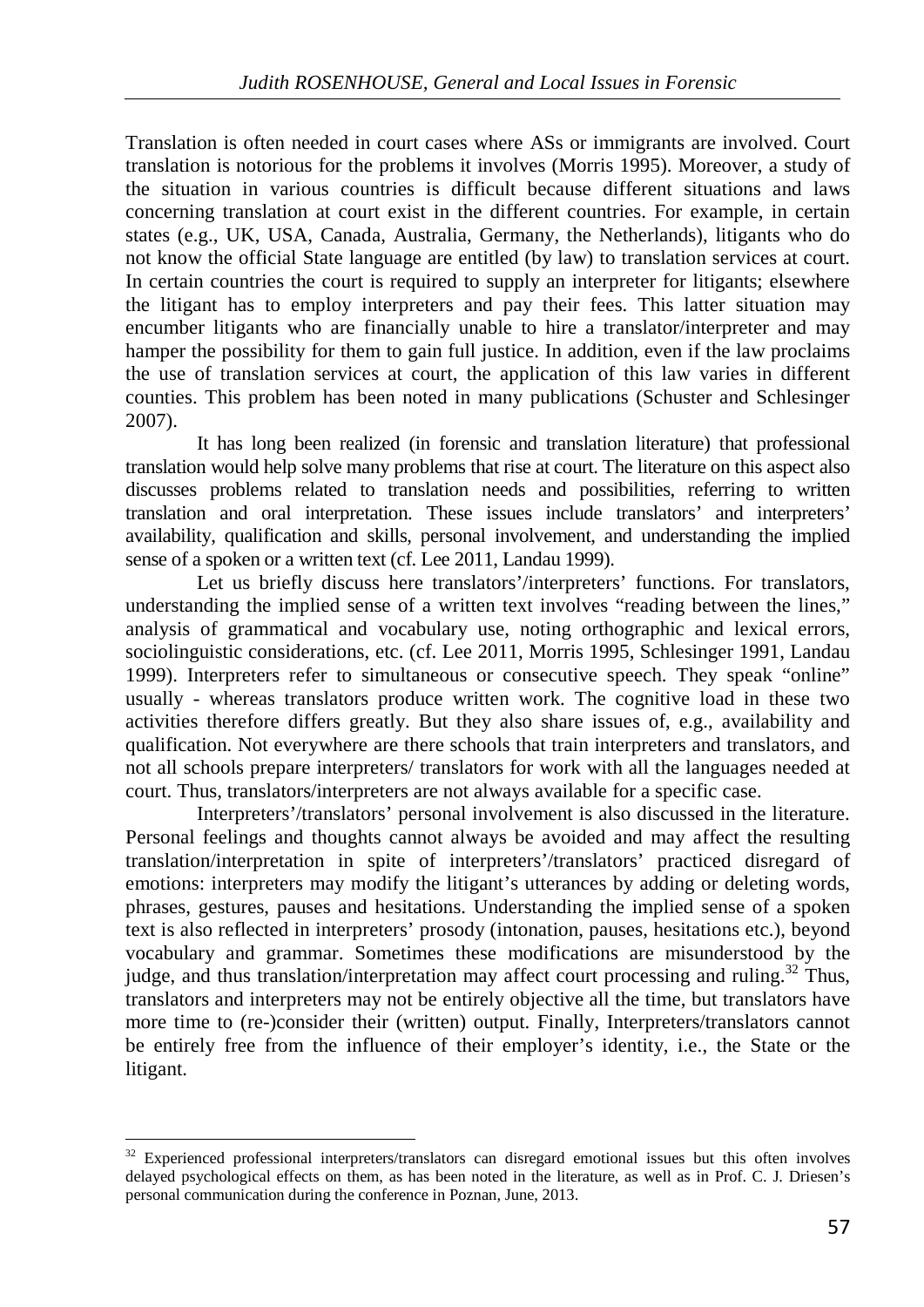## **LADO**

Immigrants all over the world have been changing the population make-up in nationstates and many studies examine governmental policies which equate place of origin with language in LADO (e.g., Bloomaert 2009, Fraser 2009, Broeders 2010, Detailleur & Spotti 2012). Such studies claim that the official approach is not adequate in many cases, since various linguistic and social factors may modify a speaker's language skills. Such factors include human phonetic imitation abilities (Evans 2010), immigrants' duration away from the homeland, their physical distance from it and the separation from their L1 (Zwaan 2010), the language situation in the home country which can be multi-lingual or multi-dialectal (Detailleur & Spotti 2012, Bloomaert 2009), linguistic accommodation (Rosenhouse 2010), etc.

Although LADO began a few decades ago, not all ASs undergo language analysis as Zwaan (2010, 215) writes: "in 2008 the Dutch Secretary of State also indicated that in … about 10% of all asylum applications a language analysis is asked for<sup>33</sup>. This situation is not unfamiliar in other Western countries (and Israel), and has raised linguists' awareness of immigrants' and ASs' difficulties in gaining asylum. UNO reports (e.g., UNCHR, 2011) attest that only a limited number of industrialized countries receive refugees, and even those at a small rate compared to refugees' numbers and needs. They also report that in recent years, thousands of refugees and ASs emigrated from the MENA due to wars, faith harassment, financial difficulties, etc. ASs' human rights are often violated in such situations, and various institutes (e.g., UNO) try to rehabilitate the ASs. In this context 19 linguists ("the Language and National Origin Group") published in June, 2004, a 6-page long document entitled "Guidelines for the Use of Language Analysis in Relation to Questions of National Origin in Refugee Cases" (Zwaan et al. 2010, and IJSLL internet site).

Arabic is obviously included in the language list of potential ASs for LADO processes. It seems that governments take Arab ASs seriously, not the least due to their numbers (Rieschild-Robertson 2007). However, a major problem of Arabic-speaking ASs is that not all the dialects are well known, or even just documented, and thus not all Arabic speakers can be correctly identified by their language (even by an expert linguist; cf. Broeders, 2010). If linguists do not know the dialects, it is a question how LADO can be applied. This involves that translation, which is needed to explain the AS's speech, is not always possible in such cases. Governments may recruit translators for LADO tasks from distant locations, but the procedure is time consuming and difficult for all parties involved. Bearing the above issues in mind, we turn now to Israel.

#### **Language in the Israeli law system**

Due to historical circumstances, Israeli law is based on three sources: Ottoman laws (due to the Ottoman rule until the end of World War I), British law (due to the mandate rule of the country after the fall of the Ottoman Empire, 1918-1948) and Israeli and religious law since the establishment of Israel (1948). Current Israeli law also includes laws, regulations and procedures enacted since then (Stern 2004). The legal system in Israel

<sup>&</sup>lt;sup>33</sup> Language analysis is integrated in Dutch asylum procedures.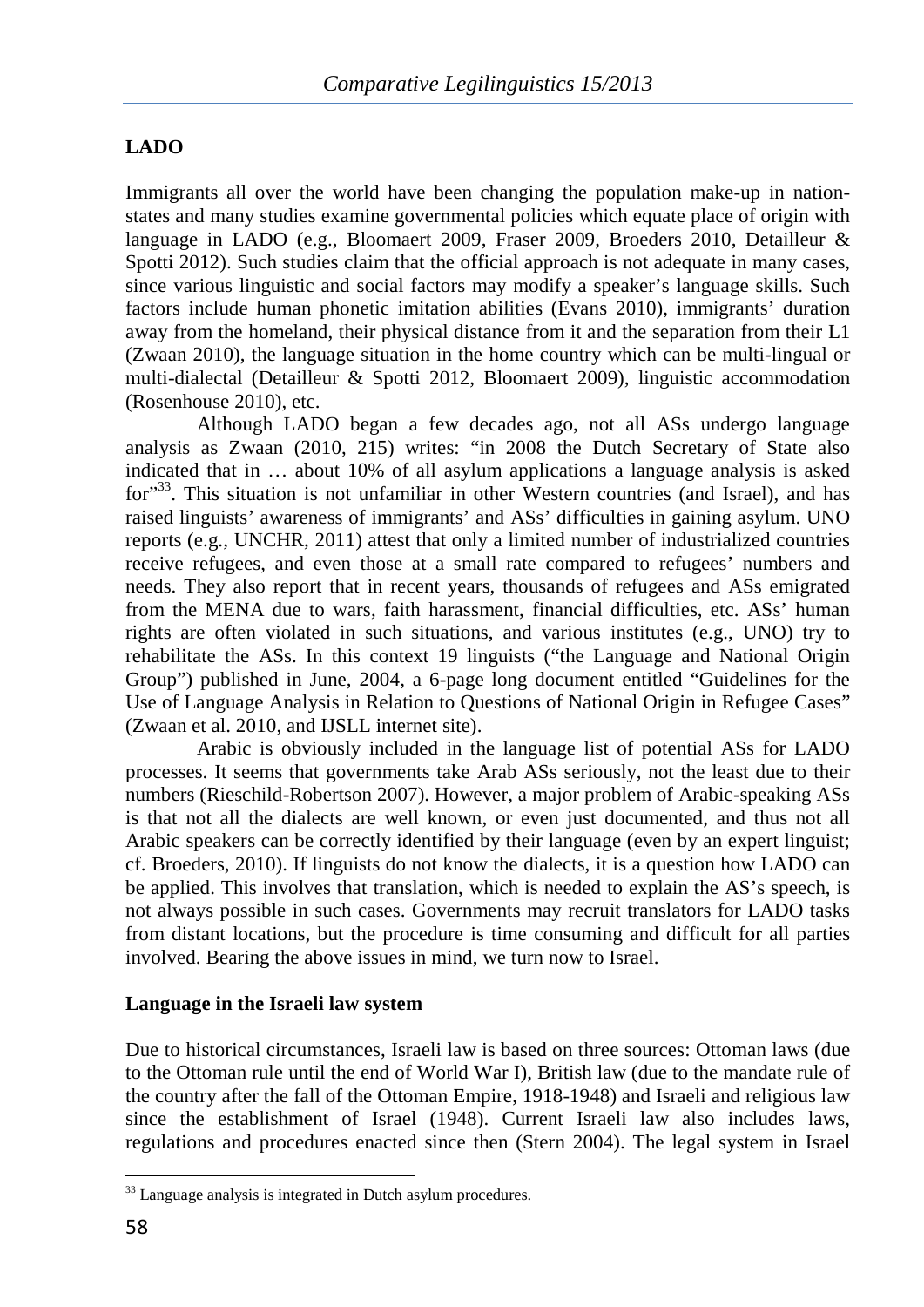now consists of (the general) Israeli civil and criminal courts, Rabbinic (Halakhic, Jewish) court, Court martial, Labor court, Traffic court, domestic affairs court, etc., and separate courts for the Muslim (*shar'i*), Druze and Christian communities.

Israeli citizens speak many different languages, but the State of Israel recognizes only two official languages: Hebrew and Arabic. Hebrew is the dominant language and therefore the one mainly used at court. Arabic is usually used in the other faith courts and sometimes in the general Israeli courts. Though not an official language, English is also used at times, perhaps because of its vogue as the current global language.

Language use at courts of law is analyzed by studied by Landau  $(1999)^{34}$ . She demonstrates the needs of jurists and judges for linguistic skills in order to give a correct verdict in many cases. She mentions linguists' roles including phonetic and acoustic speech analysis (e.g., for speaker recognition), syntactic, lexical and stylistic aspects for elucidating similar contested trade names, text analysis for determining meaning, analysis of linguistic aspects of libel cases, litigants' ability to understand their rights or and warnings read to them orally or shown in writing, with or without a translator or interpreter, etc. (Landau 1999: 58).

Translation has been recognized by the Israeli legal system as important for litigants who do not know Hebrew or Arabic. See the following excerpt about this subject from the end of an essay on egalitrianism in legal processes by Judge Türkel (2002):

#### Translation in legal processes

Another obstacle against accessing judicial instances is not-knowing the Hebrew language. About criminal processes the law states that "if it has been made clear to the court that the defendant does not know Hebrew, a translator will be appointed to him, or will himself (i.e., the judge) translate for him" (section 140, criminal law order, combined version, 1982). In addition it has been stated that "the translator's fees will be paid by the State, unless otherwise instructed by the court" (section 142). But in many civil processes (including procedures dealing with labor, domestic affairs and legal execution) there is no such obligation. The result is that the rights of litigants who do not know the Hebrew language may be impaired. It is appropriate for this issue, too, to be regulated by law. (Translated by JR).

More recently, an interesting case was tried by judge T. Bar-Asher-Tsaban (24.6.2012). In this case, two Israeli native speakers of Arabic sued the court since it had instructed them to pay for translation services to/from Arabic in a civil case which they wanted to conduct in Arabic (which is, as noted, an official language in Israel). Following the legal instructions mentioned in the above quotation (enacted in 1999 after a trial on this issue), judge Bar-Asher-Tsaban ruled that the litigants did not have to pay for those translation services.

That being said, the few studies that discuss interpretation/translation in Israeli courts of law described it as being in a bad state (Morris 1998, Hefer 2007, Schuster and Shlesinger 2007). They wrote that litigants often had to "get by" and use occasional interpreters, such as random passers-by, family members or staff members of the institute

<sup>&</sup>lt;sup>34</sup> A few other publications on related issues have been published since then, by e.g., Pinto (2010) or Bakshi (2011).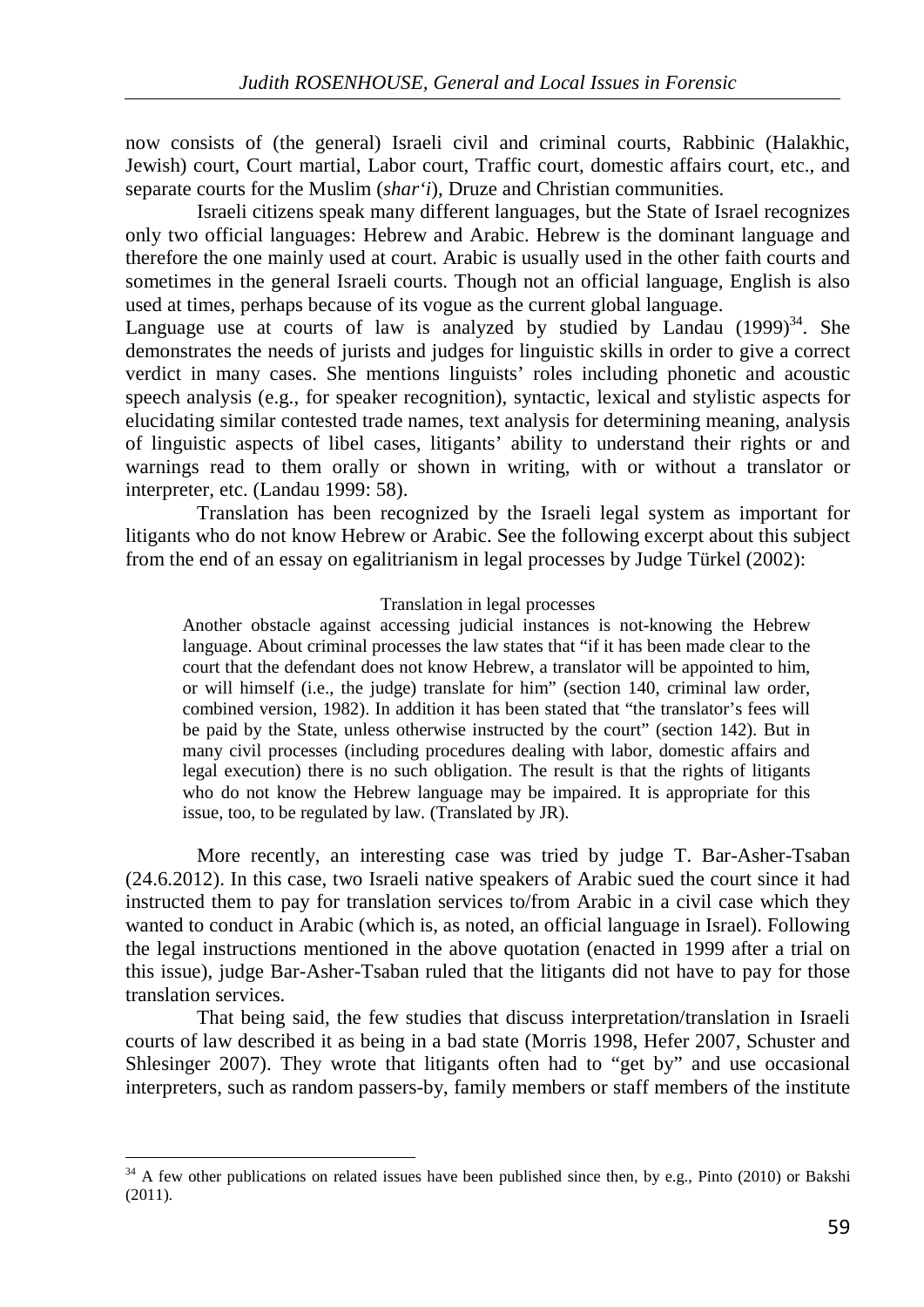where they needed to communicate with others, whether a court of law or a medical facility (Schuster and Schlesinger 2007, Sévenier-Gabriel 2007).

Due to lack of translators, the State of Israel has issued instructions for training translators and interpreters at least for Arabic, Russian and Amharic – the languages of the largest language minorities in Israel. But Liphshiz (2008) published a report entitled "Court interpreters fail non-Hebrew speakers, alleges a translator group" referring to a company that had won a government tender for providing interpreting services in all of Israel's judicial districts. However, Sévenier (p.c. 2013) says that since 2007 this field has made some progress. The general administration of the Israeli law courts has introduced exams in Arabic, Russian and Amharic before employing translators. The exams aim at verifying that employed translators have sufficient language proficiency and only translators who pass the exam in these languages are now allowed to translate at court. Furthermore, there is now an ethical code for translators, and in 2011 a study day on this subject was held for all the active translators. Regarding translation to/from Arabic, she says that most translators at the Israeli courts of law are native speakers of Arabic and they are referred to the courts by companies that have won the governmental translation tender (Sévenier p.c. 2013).

This description implies that the State is acting to decrease linguistic problems at court, but its aims are not yet entirely met. But Israel is not alone in this respect: The problem of translation and translators has not been solved as yet in many countries (including, e.g., USA) and in view of the never ending streams of immigrants, refugees and ASs this is not surprising.

A different issue is translators'/interpreters' qualification. In Israel, translators/interpreters do not have to be officially qualified, but four academic institutes are to be noted for their translation studies:

- (i) The Translation & Interpretation Studies and Research Department (Bar-Ilan University) is the only university in Israel that bestows MA and PhD degrees in translation/interpretation. It was established as a diploma track in 1972, and received approval to bestow higher degrees in 2001. It was the only professional framework in this field for many years (Shlesinger et al. 2006). Until recently the Source/ Target translation languages were Hebrew, Arabic, English, French, Russian, Spanish and German (Shlesinger et al. 2006). But in 2012 the university implemented severe cuts on this program (as part of general cuts).
- (ii) Tel-Aviv University offers BA graduates a translation diploma. Graduates can continue towards PhD on a topic in translation in the Literature Department. Various languages can be considered in this framework including Arabic, English, French, Russian, Spanish, Portuguese and Chinese.
- (iii) The Hebrew University in Jerusalem has a translation track for MA degree. As in Tel-Aviv, the courses direct students to translation into Hebrew (source languages are not mentioned in the information provided about this track).
- (iv) In Beit Berl College (near Kefar Sava) only English and Arabic are taught for a diploma in translation into/from Hebrew.
- (v) Yet, as noted, in addition to Hebrew and Arabic more than 30 languages are spoken in Israel (Spolsky and Shohamy 1999, Ben Rafael 1994). Thus, it would seem that the higher education hardly supports many individuals' translation needs.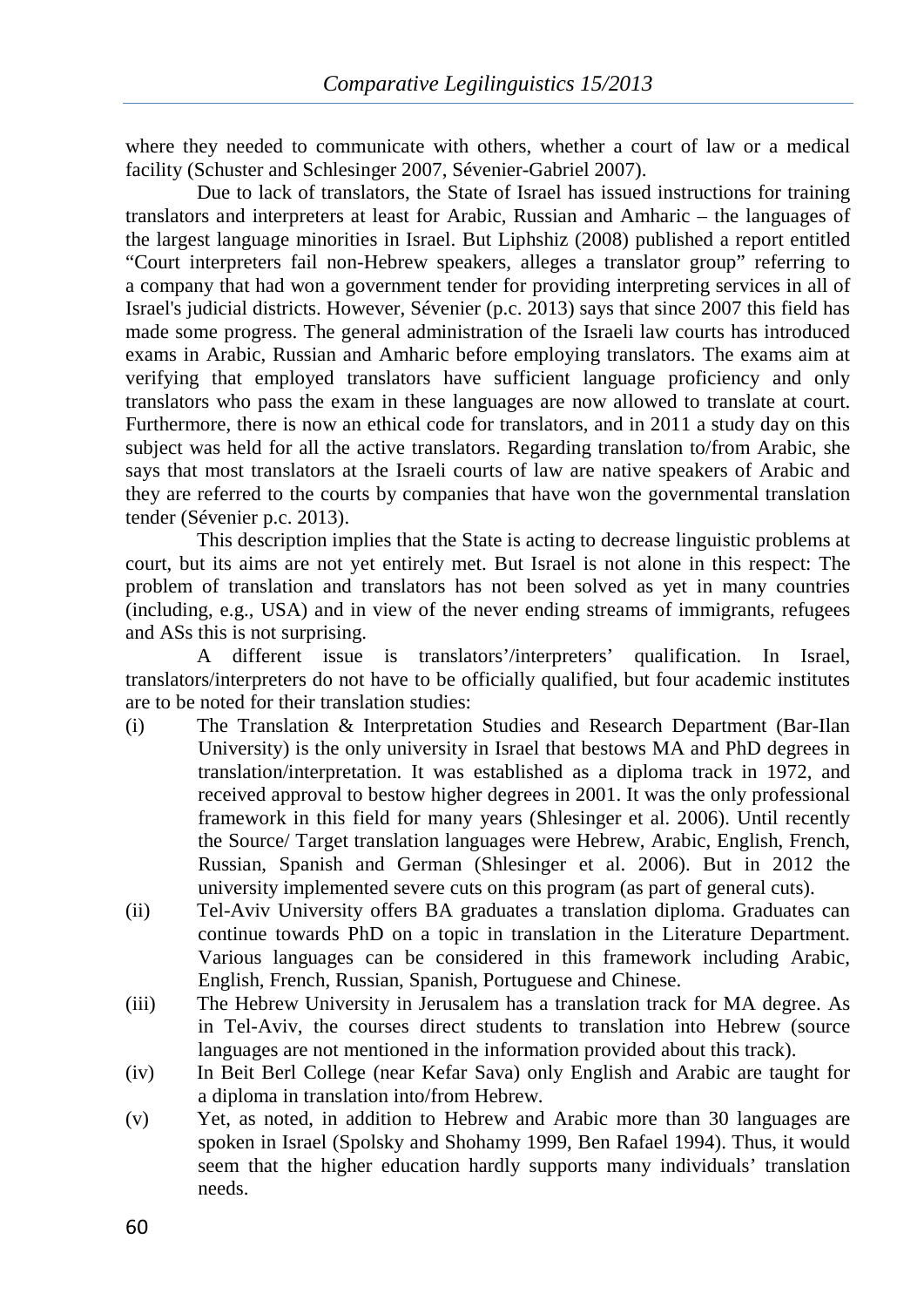LADO procedures exist also in Israel, because many immigrants, legal foreign workers, refugees and illegal infiltrators live in the country. In 2009 a new unit, the Population Immigration and Border Authority (PIBA) began operating to regularize the situation of this population according to the Israeli law. Natan (2012) mentions in an Israeli parliament report on this subject that new procedures have been applied in 2011 for Refugee Status Determination (RSD) of ASs before asylum is granted. The RSD procedures report (PIBA 2012) states that before asylum granting, ASs will get an official interview in their original language or in another language which the AS knows, and translation services should be provided if needed. Clearly, Israel is aware of the immigrants' state as described in reports by UNO, European institutes and bodies, etc., and operates to improve it. Much still needs to be done, however, for procedures are not laws and the number of translators for all the languages is still not sufficient.

#### **Arabic related issues in forensic linguistics**

֦

Let's return to Arabic and its Arabic-speaking ASs, who have definitely advanced in global awareness recently. The higher awareness of Arabic speakers has yielded more interest in Arabic teaching and learning. In a random web search we found, e.g., YouTube advertisements by USA based companies about Arabic language courses in general/specific legal communication (without specifying the varieties) and a Russian Speech Technology Center which develops voice analysis software and other equipment for forensic language analysis; it advertises also software for Arabic (again, without mentioning varieties). Such institutes may not necessarily focus on forensic goals, but they probably exhibit the generally increasing interest in Arabic.

Forensic linguistics is known also in Arabic-speaking countries of the MENA.<sup>35</sup> But as this is a relatively young area, we do not find much information about Arabic forensic linguistics on the web. Still, an Arabic University in Saudi Arabia specializes in forensic sciences (but not linguistics). There are also MENA companies that advertise computer technologies and software for Arabic language and speech (including translation, speech recognition, etc.). In our literature survey we found a paper by Al-Hugbany<sup>36</sup> (2008) about the needs for English skills and use of English by Saudi Arabian police officers in the first volume of *'Ayn, the Journal of the Saudi Association of Languages and Translation*. On the other hand, the peer-reviewed *Egyptian Journal of Forensic Science* does not seem to take interest in forensic linguistics. In addition, there are many private translators into/from Arabic who advertise their services on the internet.

A different branch of forensic linguistics is automatic text and speech analysis which has been occupying researchers for several decades now. This interest first addressed computerization of the Arabic alphabet because Arabic texts are usually written without vowel signs (using only consonants)<sup>37</sup>. In time, statistical methods have

 $35$  An example is the paper (Basim 2012) which analyzes a suicide note to identify its author. It refers to written MSA, however, and not to CA which interests LADO.

<sup>36</sup> Dr. Al-Huqbany also translated Olsson's (2004) book *Forensic Linguistics: Introduction to Language, Crime and the Law* into Arabic.

<sup>&</sup>lt;sup>37</sup> Changing vowels or certain alphabet letters can change word structures, syntax, word meaning and thus whole utterances. With the progress of computational technology, many of these problems have been solved also for Arabic, although grammar is still a challenge.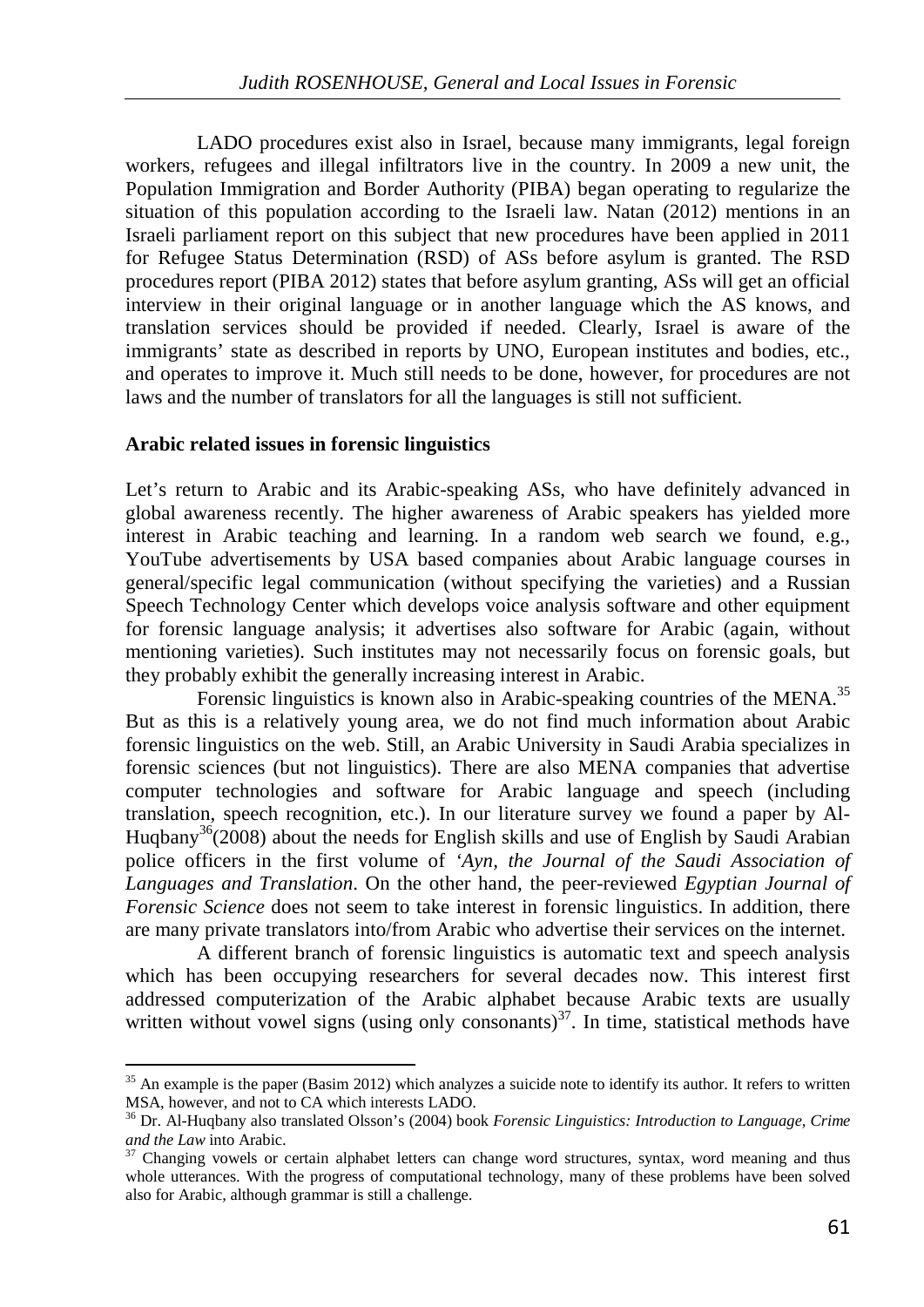become significant for the analysis in large scale databases for many aspects of forensic linguistics, including Arabic. But currently (i) not many Arabic databases exist for researchers' free use; and (ii) not much work is done in this area about MSA and CA (but see, e.g., Biadsy et al. 2010, Al-Ma'adeed et al. 2008). Such studies, though interesting, do not help identify or discriminate details of CA dialects. Neither do they help in distinguishing between adjacent dialects of some region, because they discuss different and geographically distant dialects in the Arabic-speaking realm (e.g., Barkat et al., 2004). Thus, the current CA research hardly answers LADO needs.

Some phonetic examples will reflect CA "puzzles" in ASs' recorded speech for LADO. Since some linguistic features of CA dialects are shared by other dialects, while other features are different, it can be difficult to determine and distinguish the AS's native dialect from an acquired one. /q/ is a typical Arabic phoneme. It is pronounced in various dialects as  $[q, g, d\check{z}]$  or [?]. Some of these articulations occur even in one and the same dialect, depending on gender, age or education. But  $\sqrt{q}$  is also a MSA phoneme; thus, literate speakers, and others who would like to be considered literate, often use [q] instead of the colloquial variant. One may thus hear the same word spoken differently by speakers of different dialects as in these examples:

|                                                         | Example 1. 'Coffee' in various Arabic dialects |       |                                            |
|---------------------------------------------------------|------------------------------------------------|-------|--------------------------------------------|
| /gahwe ?ahwe                                            | gahweh                                         | ghawa | aahwa/                                     |
| Judeo-Arabic, Kurdistan Damascus, Beirut<br>Bedouin MSA |                                                |       | $S\geq$ an $\Box$ a:' (Yemen) Mesopotamian |
|                                                         |                                                |       |                                            |

Example 2. 'Pot' in various Arabic dialects /qid↔r gidir džidr/ Rural Palestinian Negev Bedouin Syrian Bedouin

Bedouin speakers in the MENA use  $/g/$  for  $/q$ ; but so do also many urban speakers of cities such as Baghdad (Iraq) and  $\Box$ Amman (Jordan). But in  $\Box$ Amman, working women tend to use (MSA) /q/, though in their dialect /?/ or /g/ are also used (/g/ by, e.g., older men, /?/ by urban speakers) (Al-Wer 2007: 502). However, this  $/g/($ should not be confused with Egyptian (Cairo) /g/, which is equivalent to  $\frac{d\check{z}}{\check{z}} \sim \frac{\check{z}}{\check{z}}$ elsewhere as in example 3:

Example 3. 'Camel' in Cairo Arabic and Jordanian Arabic Cairo /gamal/ □ Amma:n /džamal/

How can a LADO language analyst know, then, WHY a certain speech sound occurs or not in an AS's speech? Knowing the varieties of a phoneme and their occurrence in different dialects can help in determining a speaker's phonetic system in some cases, but not all the time. Similar examples exist in morphology and syntax. Of course, one feature (e.g., a phoneme) does not determine a speaker's origin. One should therefore focus on distinctive features of whole systems. But this is not easy, or even possible, if not all the details of a dialect are known (cf. Broeders 2010). Finer phonetic features (Voice Onset Timing, aspiration, etc.) which are often used in speaker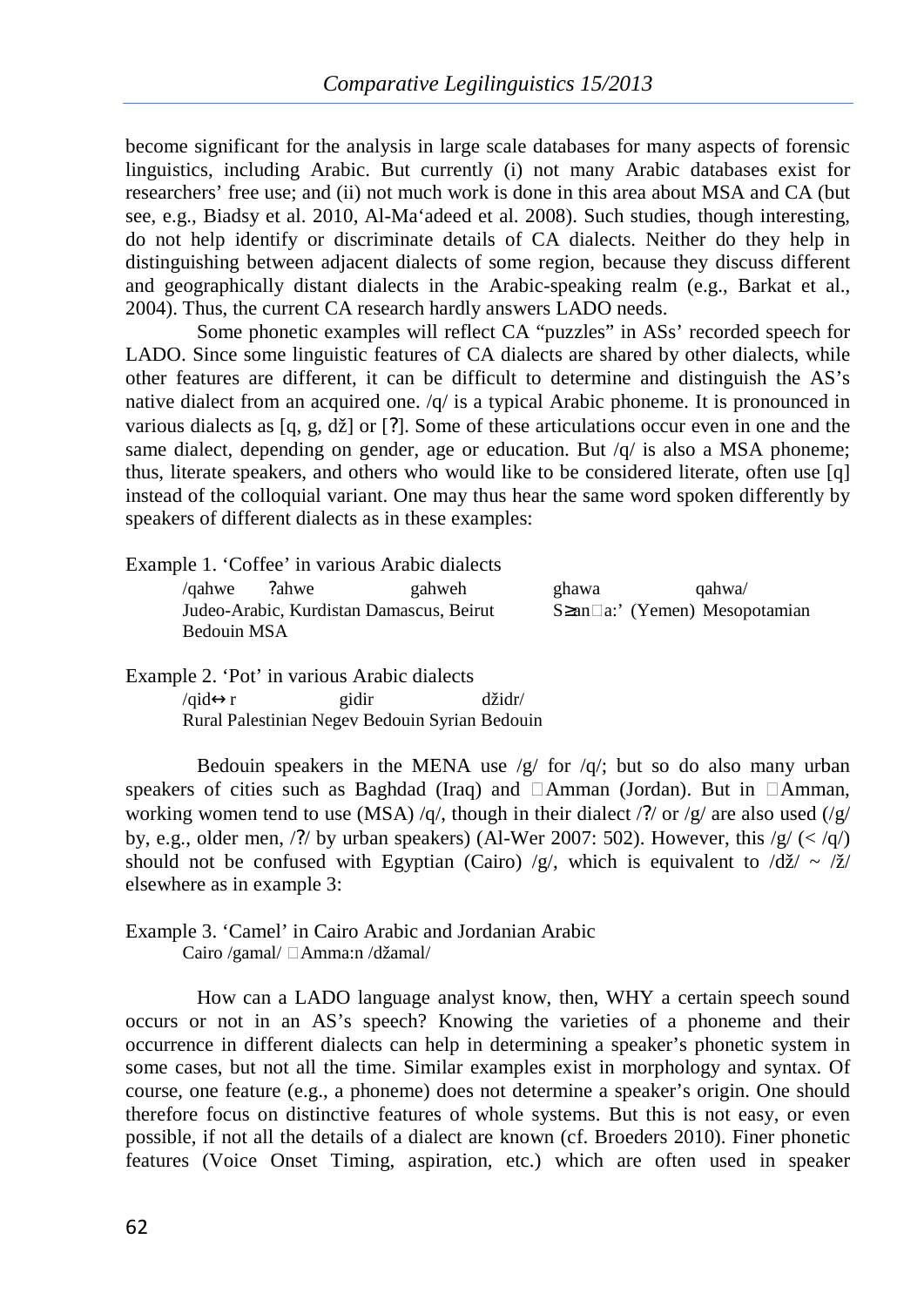recognition may be important for distinguishing speakers' origin – but they cannot be used for LADO in un-known dialects represented by a single speaker.

## **Conclusion**

We focused here on some spoken and written aspects of forensic linguistics in translation for courts of law and LADO, and mainly about Arabic and its speakers as ASs. Generally, ASs' situation in these contexts is not simple. As Arabic language is a diglossic language, with many dialects in addition to MSA, translation and LADO problems are difficult to solve due to ASs' mixes of multiple dialects and MSA. The linguistic situation in Israel, where Hebrew and Arabic are official languages, was discussed mainly regarding translation and LADO, and a few Arabic phonological difficulties for LADO processing served as examples. We also discussed legal translation problems involving objective and subjective factors, relating to the translated material and the human factor (i.e., the translator/interpreter).

LADO aims are known by now (Blommaert 2009, Zwaan et al. 2010). But in principle, it may be difficult to define an AS's L1 if s/he is proficient in several dialects/languages. To be able to assess the AS's speech, LADO language analysts should be also multilingual and proficient in more than the AS's dialect.

Since countries have different legal system, aspects of court translation/interpretation and LADO should probably be compared by their results for immigrants and ASs in each country. The world-wide situation of legal translations and LADO for ASs who speak different languages, requires more research to solve the problems involved in forensic linguistics. Such studies may eventually contribute to the legal systems, the ASs and the general public. Moreover, studies of languages and legal systems can contribute to the understanding of language and its development as part of human behavior. The discussed case of Arabic ASs is only one drop in the sea of immigrants and ASs. All this means much important work is yet to be done.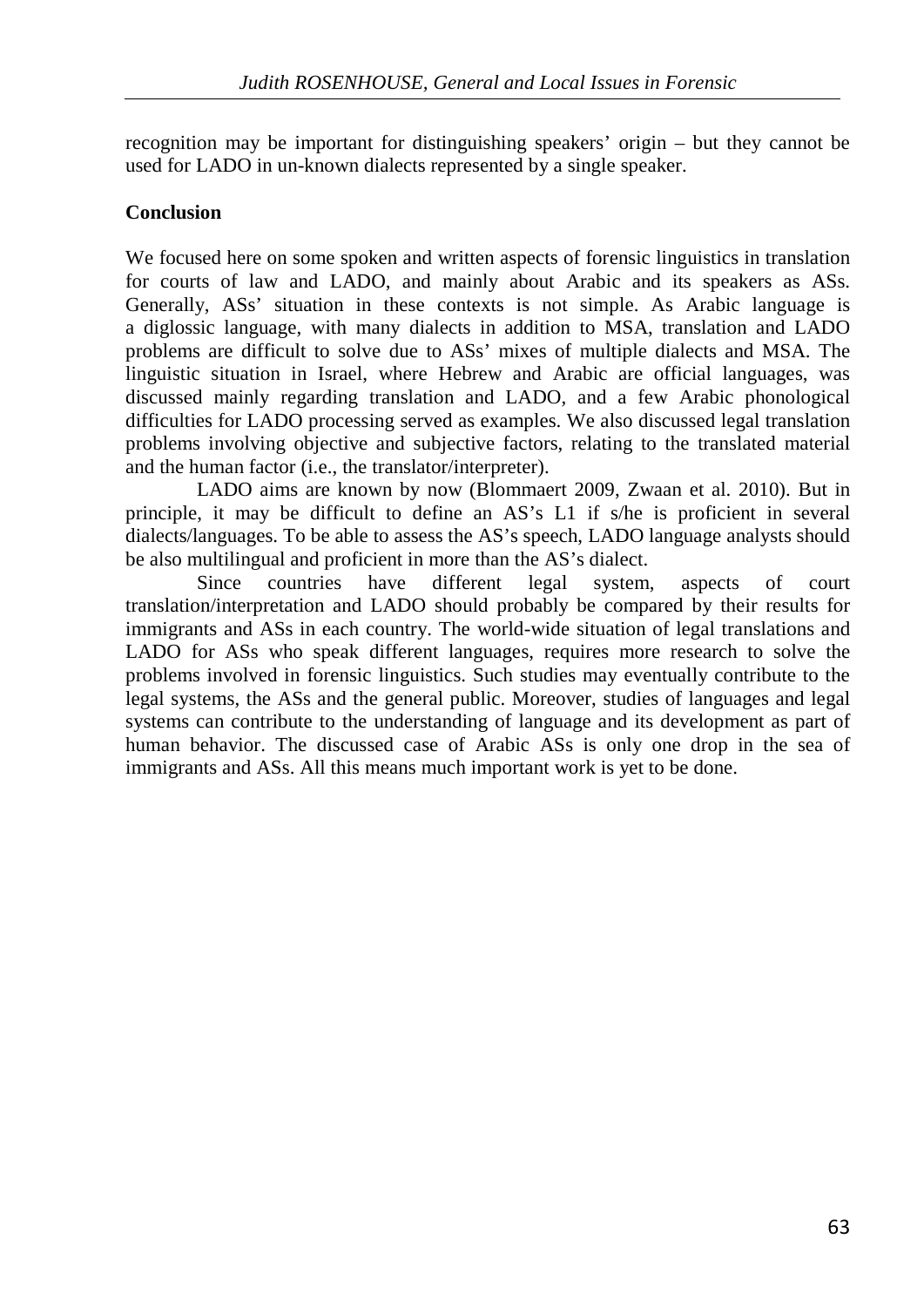#### **Bibliography**

- Al-'Aqad, Mohammed H.A.. 2012. A comparative study between Arabic and Malay legal text: The case of legal Translation. Paper presented at the *12th Annual Research Postgraduate Conference,* in Hong Kong.
- Auer, Peter (ed.). 1998. *Code-Switching in Conversation: Language, Interaction and Identity*. London: Routledge.
- Auer, Peter and Li Wei (eds.). 2007. *Handbook of Multilingualism and Multilingual Communication*. Berlin: Mouton de Gruyter.
- Bakshi, Aviad. 2011. Is Arabic an official language in Israel? The Institute for Zionist Strategies, Jerusalem. http://izsvideo.org/papers/bakshi2011.pdf (accessed on 10.5.2013) (in Hebrew).
- Barkat-Defradas, Melissa, Rym Hamdy and FranΧois Pelegrino. 2004. De la caractérisation Linguistique à l'identification automatique des dialectes arabes. Paper presented at the *MIDL, Paris, 29-30.11*.2*004* : 51-56 in Paris, France. http://archives.limsi.Fr/2004 /MIDL//actes/session%20II/Barkat-Defradas&Hamdi &Pellegrino\_ MIDL 2004.pdf (accessed on 29.12.2005).
- Bar-Asher-Tsaban, Tamar. 2012. Verdict: Case No. TA 2636-09. Jerusalem, magistrate's court, 24.6.2012.
- http://www.lawpubshop.co.il/?CategoryID=266&ArticleID=7144 (accessed on 13.7.2012).
- Basim, Yahya Jasim. 2012. Author Attribution in Suicide Notes: Evidence from Applied Linguistics. *Comparative Legilinguistics International Journal for Legal Communication.*  10: 7-22.
- Behnstedt, Peter and Manfred Woidich. (2005. *Arabische Dialektgeographie: Eine Eunführung*, Leiden: Brill.
- Peter and Manfred Woidich. 2011, 2012. *Wortatlas der arabischen Dialekte* (2 volumes). Leiden, Boston: Brill.
- Ben Rafael, Eliezer. 1994. Language, Identity, and Social Division: The Case of Israel. Oxford: Clarendon Press.
- Biadsy, Fadi, Julia Hischberg and Nizar Habash. 2009. Spoken Arabic dialect identification using phonotactic modeling. Paper presented at the *EACTL 2009 Workshop* and published in: *Proceedings of EACTL 2009 Workshop on Computational approaches to Semitic Languages, Athens, Greece*, 53-6 (accessed 29.11.2012).
- Blanc, Haim. 1964. *Communal dialects in Baghdad.* Cambridge, Mass.: Distributed for the Center for Middle Eastern Studies of Harvard University Press.
- Blommaert, Jan. 2009. Language, Asylum, and the National Order. *Current Anthropology*, 50 (4): 415-419.
- http://www.academia.edu/1410931/language\_asylum\_and\_the\_national\_order\_Current\_Anthropolo gy\_2009\_ (Accessed 31.7.2012).
- Broeders, A.P.A. 2010. Decision making in LADO A view from the forensic arena. In *Language and Origin: The role of Language in European Asylum Procedures: Linguistic and Legal Perspectives*, eds. Karin Zwaan, Maaike Verrips and Pieter Muysken, 51-60. Nijmegen: Wolf Legal Publishers.
- Conklin Gardner, Barbara, Robert Gardner and Dennis Shortelle (eds.). 2002. *Encyclopedia of Forensic Science: A Compendium of Detective Fact and Fiction*. Westport, Conn., London: Oryx Press.
- Coulthard, Malcolm and Alison Johnson. 2007. *An introduction to forensic linguistics: Language in Evidence*. London: Routledge.
- Den Heijer, Johnanes. 2012. Introduction: Middle and Mixed Arabic: A new trend in Arabic studies. In *Middle Arabic and Mixed Arabic: Diachrony and Synchrony* ed. Liesebeth Zack and Arie Schippers. 1-26. Leiden: Brill.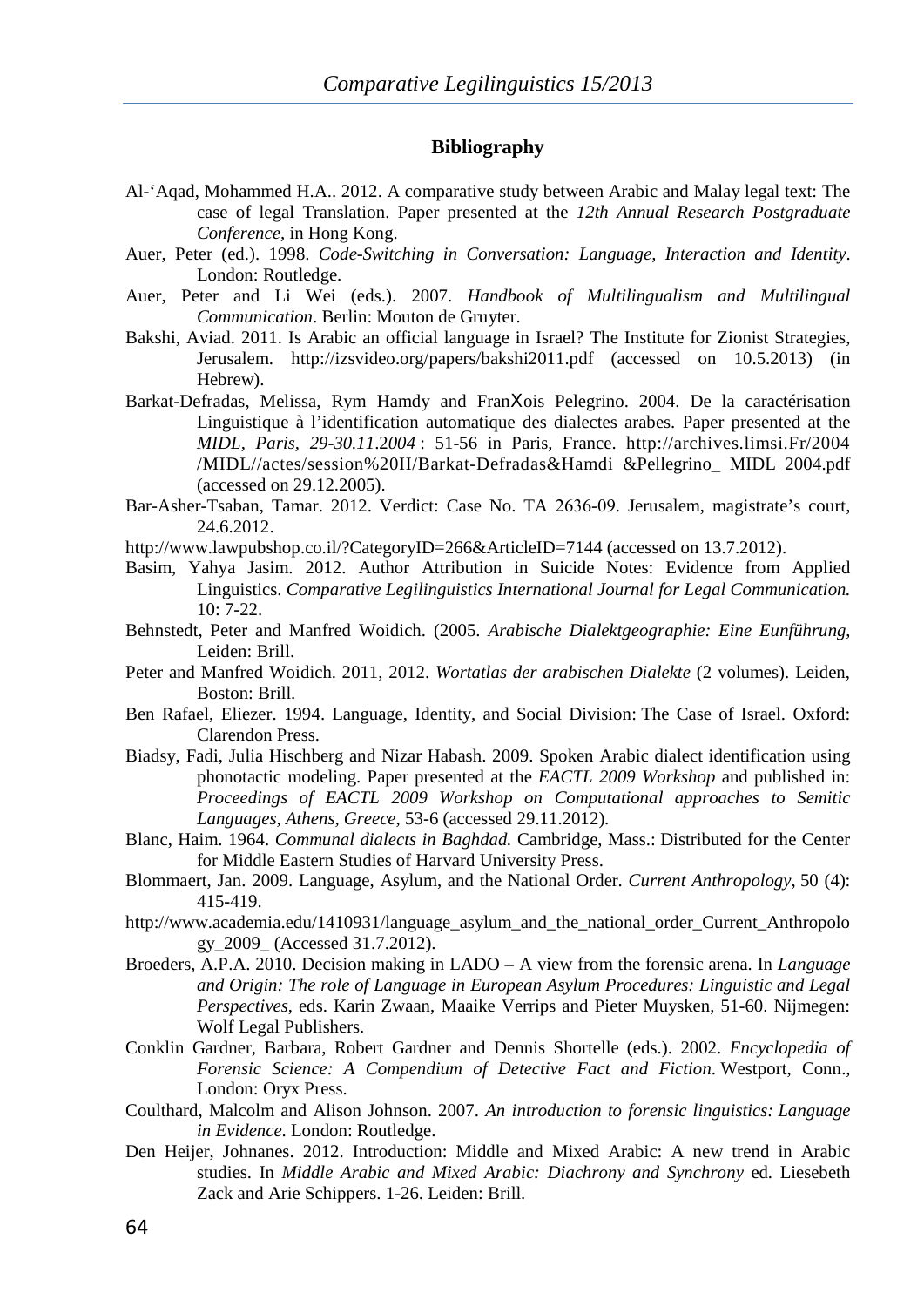- Detailleur, Joachim and Massimiliano Spotti. 2012. Placing shibboleths at the institutional gate: LADO tests and the construction of asylum seekers' identities *Working Papers in Urban Language and Literacies*. 99: 1-13.
- Al-Dubaib, Ahmad Ben Muhammad. 2001. **ا ا ا**) *The Arabic Language in the Globalization Era*). Al-Riyad: Al-□Abika:n Library (in Arabic).
- Eades, Diana. 2003. The participation of second language and second dialect speakers in the legal system. *Annual Review of Applied Linguistics*, 23: 113-133.
- Evans, Betsy E. 2010. Aspects of the Acoustic Analysis of Imitation. In *A Reader in Sociophonetics.* Dennis R. Preston and Nancy Niedzielski (eds.), 379-392. New York: Walter de Gruyter.
- Ferguson, Charles Albert. 1959. Diglossia. *Word*, 15: 325-403.
- Fraser, Helen. 2009. The role of educated native speakers in providing language analysis for the determination of the origin of asylum seekers. *International Journal of Speech Language and the Law*. 16 (1): 113-138.
- Hefer, Shira. 2007. Linguistic and cultural mediation of social services: State of oral translation in the legal system in Israel (An empirical research), *Hed Ha-'ulpan He-Hadash*, 91: 70-77 (in Hebrew).
- Holes, Clive. 2004. *Modern Arabic: Structures, Functions, and Varieties* (revised ed.) Washington, D.C.: Georgetown University Press.
- Al-Huqbany, M.N. 2008. Identifying the English language needs of Saudi police officers. *'Ayn, Journal of the Saudi Association of Languages and Translation*, 1(2): 55-97.
- Ibrahim, Zeinab 2009. Beyond Lexical Variation in Modern Standard Arabic: Egypt, Lebanon and Morocco. Newcastle: Cambridge Scholars Press.
- Kaye, Alan S. and Judith Rosenhouse. 1997. Arabic dialects and Maltese In *The Semitic Languages.* ed. Robert Hetzron. 263-311. London: Routledge Publishing House.
- Kniffka, Hannes. 2007. *Working in Language and Law: A German Perspective.* Houndmills, Basingstoke, UK: Palgrave Macmillan.
- Krumbacher, Karl. 1903. *Das Problem der neugriechischen Schriftsprache*, München (= Festrede in der öffentlichen Sitzung der Königlich Bayerischen Akademie der Wissenschaften zu München, 1902).
- Landau, Renana. 1999. The sentence at a sentence: forensic linguistics the linguist at the service of jurists. *'Iyyunim Ba-Mishpat* (Law Studies) 22: 37-64 (in Hebrew).
- The Language and National Origin Group. 2004. Guidelines for the Use of Language Analysis in Relation to Questions of National Origin in Refugee Cases. In *Language and Origin: The role of Language in European Asylum Procedures: Linguistic and Legal Perspectives* eds. Karin Zwaan, Maaike Verrips and Pieter Muysken. 2010. 233-239. Nijmegen: Wolf Legal Publishers. Also found in IJSLL site: https://www.equinoxpub.com/journals/index.php/IJSLL/article/view File/555/1386.
- Lee, Jieun. 2011. Translatability of speech style in court interpreting. *The International Journal of Speech, Language and the Law*. 18 (1): 1-34.
- Liphshiz, Cnaan. 2008. Court interpreters fail non-Hebrew speakers, alleges translator group. *Ha-Aretz online in English* (accessed from the online *Ha'aretz, daily newspaper*, 14.7.12.).
- Al-Maʕadeed, Somayya, Mohammed, Eman, D. Al-Kassis, and F. Al-Muslih. 2008. Writer identification using edge-based directional probability distribution features for Arabic words. paper presented in *Computer Systems and Applications, 2008. AICCSA 2008. IEEE/ACS International Conference*, Al-Doha, Qatar, 582-590 (Accessed on 12.2.2013).
- Marçais, William. 1930. La diglossie arabe. *L'Enseignement Publique*, 97: 20-39.
- Mifsud, Manwel. 2008. Maltese. In Kess Versteegh (ed.) *Encyclopedia of Arabic Language and Linguistics* Vol. III, 146-159. Leiden: Brill.
- Morris, Ruth. 1995. The moral dilemmas of court interpreting. *The Translator,* 1(1): 25-46.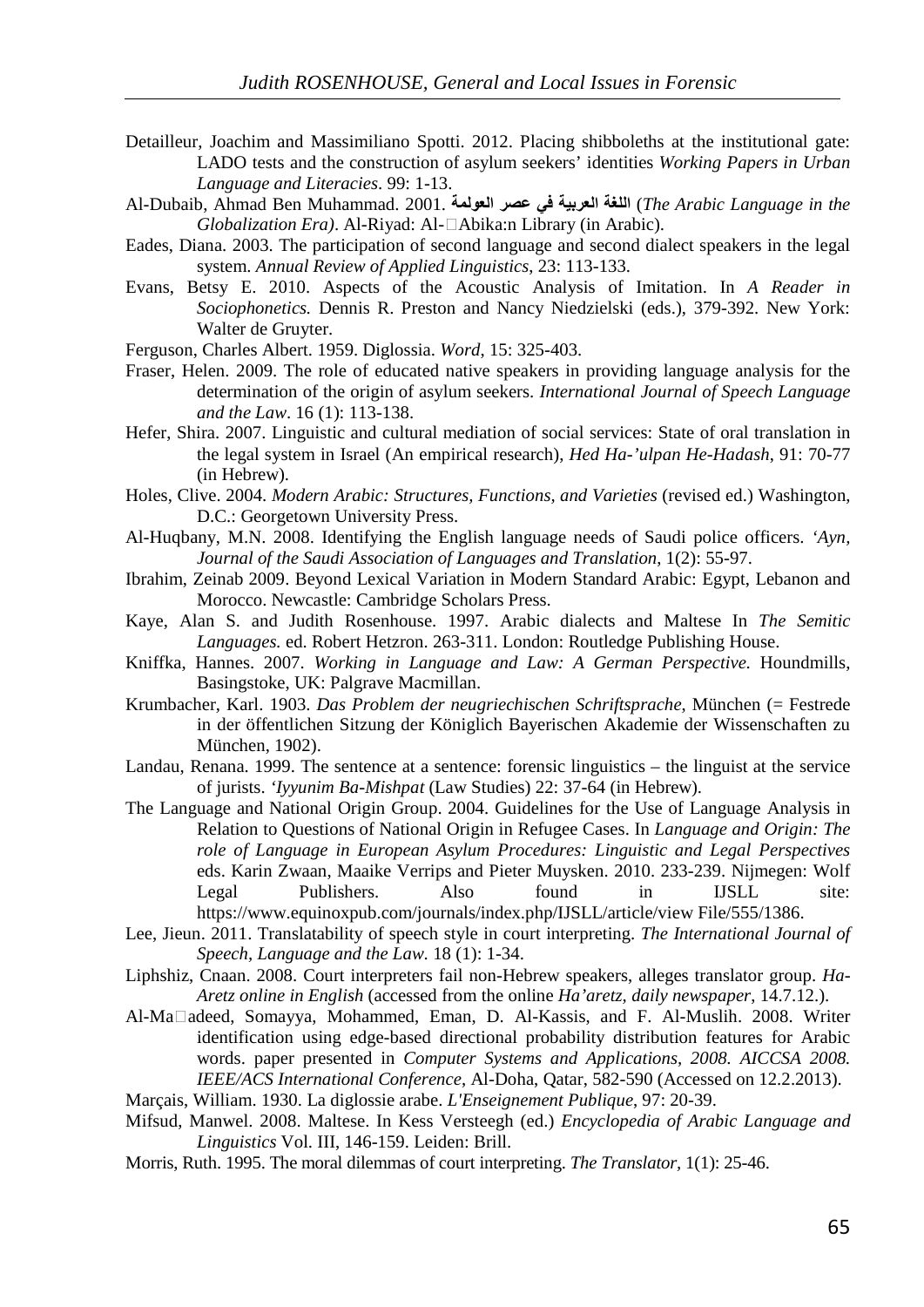- Morris, Ruth. 1998. Justice in Jerusalem Interpreting in Israeli Legal proceedings. *Meta: Journal des Traducteurs/Meta: Translators' Journal*, 43 (1): 110-118.
- Natan, Gilad. 2012. The Knesset Report: The Policy toward Infiltrators, Asylum Seekers and Refugees in Israel and European countries. Research and Information Center, The Knesset, Jerusalem, 28.5.2012.

http://www.knesset.gov.il/mmm/data/pdf/m02210.pdf (accessed 10.3.2013)

- PIBA report (2011): http://www.piba.gov.il/ Regulations/Procedure%20for%20 Handling%20Political%20Asylum%20Seekers%20in%20Israel-he.pdf. (Accessed on 10.3.2013) (in Hebrew).
- O'Barr, William M. 1982. *Linguistic Evidence: Language, Power and Strategy in the Courtroom*. San Diego, CA and London UK: Academic Press.
- Olsson, John. 2004. *Forensic Linguistics: Introduction to Language, Crime and the Law*. London, New York: Continuum.
- Pinto, Meital. 2010. Who is afraid of language rights in Israel? In *Multiculturalism in Israel.* eds. Ohad Nachtomy and Avi Sagi., 26-51. Academic Studies Press (in Hebrew).
- Rabin, Chaim. 1951. *Ancient West-Arabian*. London: Taylor's Foreign Press.
- Rieschild-Robertson, Verna. 2007. Influences of language proficiency, bilingual socialization, and urban youth identities on producing different Arabic-English voices in Australia. *Novitas-ROYAL*, 1 (1): 34-52.
- Rosenhouse, Judith 1998. Women's speech and language variation in Arabic dialects. *Al-'Arabiyya*, 31: 123-152.
- Rosenhouse, Judith. 2010. LADO and Arabic: The case of Iraqi Arabic as an introduction to the Middle East. In Kerin Zwaan, Maaike Verrips and Pieter Muysken (eds.) *Language and Origin: The role of Language in European Asylum Procedures: Linguistic and Legal Perspectives*. 145-156. Nijmegen, The Netherlands: Wolf Legal Publishers.
- Sakhr http://www.sakhr.com/arabicresources.aspx.
- Schuster, Michal and Miriam Shlesinger. 2007. Access of essential services to language minorities. In Dina Feldman, Yael Danieli Lahav and Shmuel Haimovitz (eds.) *The Accessibility of the Israeli Society for Persons with Disabilities on the Threshold of the 21st Century*. 639-662. Jerusalem: Ministry of Justice (in Hebrew).
- Sévenier-Gabriel, Neri. 2007. *Court Interpreting in Criminal Judicial Proceedings in Israel: A Study in Professionalism*, unpublished MA Thesis, Ramat Gan: Bar Ilan University (in Hebrew).
- Sévenier-Gabriel, Neri. (2013) *Personal Communication*.
- Shlesinger, Miriam. 1991. Interpreter latitude vs. due process: Simultaneous and consecutive interpretation in multilingual trials. In *Empirical Research in Translation and Intercultural Studies*, ed. Sonja Tirkkonen-Condit. 147-155. Tubingen: Gunter Narr.
- Shlesinger, Miriam, Elda Weizman and Francine Kaufman. 2006. From vocational training to an academic discipline: History of the department of translation. D. Schwarz (ed.) *Mera'yon le-ma'as* (*From Concept to Enterprise),* Ramat Gan: University of Bar-Ilan Press, Vol. 1, 449-462. (in Hebrew).
- Shuy, Roger. 1993. *Language Crimes: The Use and Abuse of langugae Evidence in the Courtoom*. Cambridge, Mass., USA, Oxford, UK: Blackwell.
- Spolsky, Bernard Dov and Elana Shohamy. 1999. *The languages of Israel: Policy, Ideology, and Practice*. Clevedon, England: Multilingual Matters.
- Stern, Yedidya Z. 2004. *State, Law and Halakhah, Part 3. Religion and State: The Role of Halakhah,* (Policy Paper no. 48) Jerusalem: The Israeli Institute of Democracy. (accessed on: 22.8.2012) (in Hebrew).
- Türkel, Jaakov. 2002. Egalitarianism in accessibility to legal services (accessed on: 22.8.2012) (in Hebrew) http://www.news1.co.il/Archive/003-D-1054-00.html?tag=07-31-20